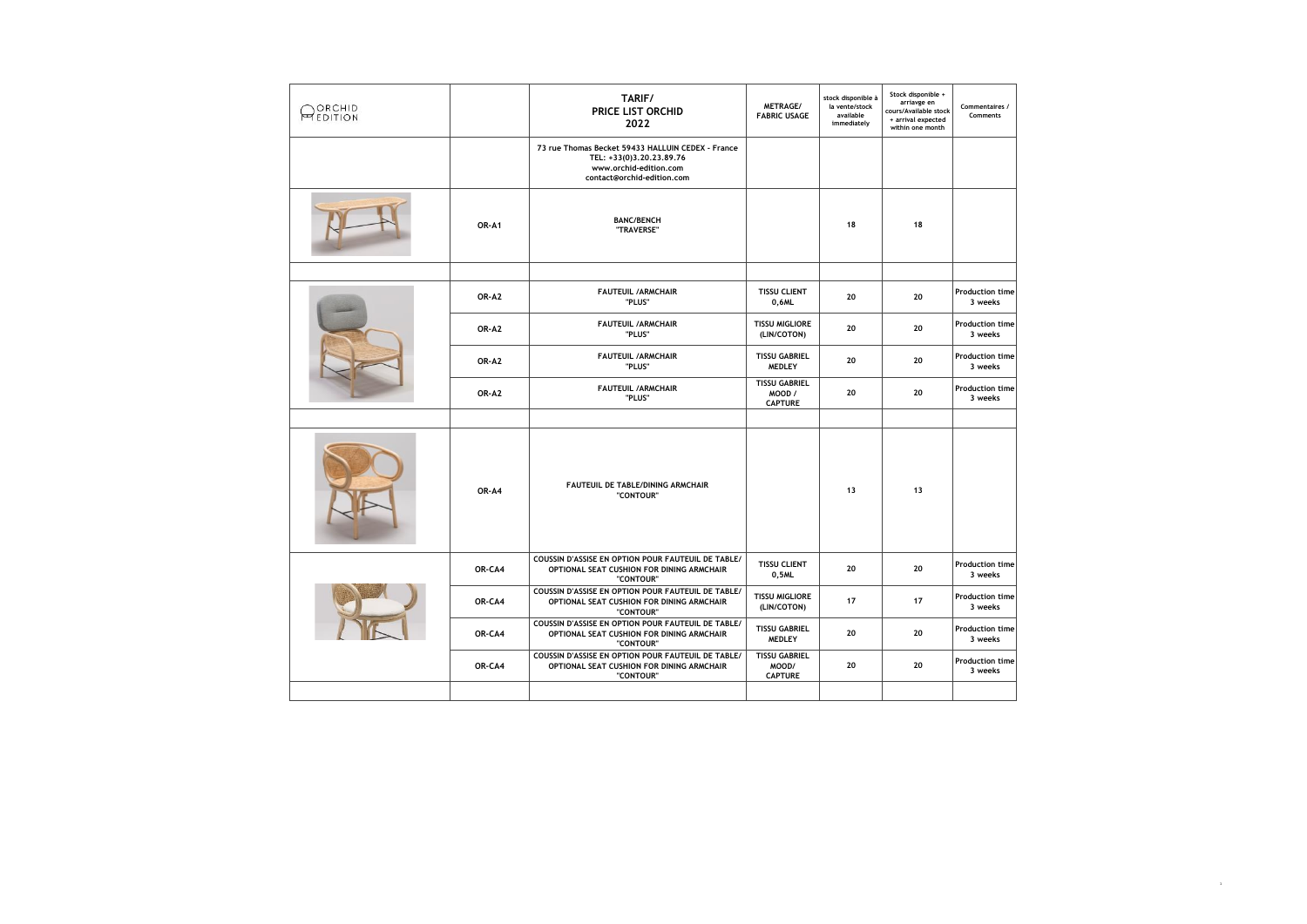| <b>ORCHID</b><br><b>PEDITION</b> |       | TARIF/<br>PRICE LIST ORCHID<br>2022                                                                                                   | METRAGE/<br><b>FABRIC USAGE</b> | stock disponible à<br>la vente/stock<br>available<br>immediately | Stock disponible +<br>arriavge en<br>cours/Available stock<br>+ arrival expected<br>within one month | Commentaires /<br>Comments |
|----------------------------------|-------|---------------------------------------------------------------------------------------------------------------------------------------|---------------------------------|------------------------------------------------------------------|------------------------------------------------------------------------------------------------------|----------------------------|
|                                  |       | 73 rue Thomas Becket 59433 HALLUIN CEDEX - France<br>TEL: +33(0)3.20.23.89.76<br>www.orchid-edition.com<br>contact@orchid-edition.com |                                 |                                                                  |                                                                                                      |                            |
|                                  | OR-A7 | MIROIR ROND/ROUND MIRROR<br>"LASSO"                                                                                                   |                                 | 34                                                               | 34                                                                                                   |                            |
|                                  | OR-A8 | MIROIR OVAL/OVAL MIRROR<br>"LASSO"                                                                                                    |                                 | 10                                                               | 10                                                                                                   |                            |
|                                  |       |                                                                                                                                       |                                 |                                                                  |                                                                                                      |                            |
|                                  | OR-BO | MIROIR SUR PIED/STANDING MIRROR<br>"PANO"                                                                                             |                                 | 12                                                               | $12\,$                                                                                               |                            |
|                                  | OR-B1 | SEPARATEUR/DIVIDER<br>"PANO"                                                                                                          |                                 | 6                                                                | 6                                                                                                    |                            |
|                                  | OR-B2 | ETAGERE/SHELF<br>"PANO"                                                                                                               |                                 | $12$                                                             | $12\,$                                                                                               |                            |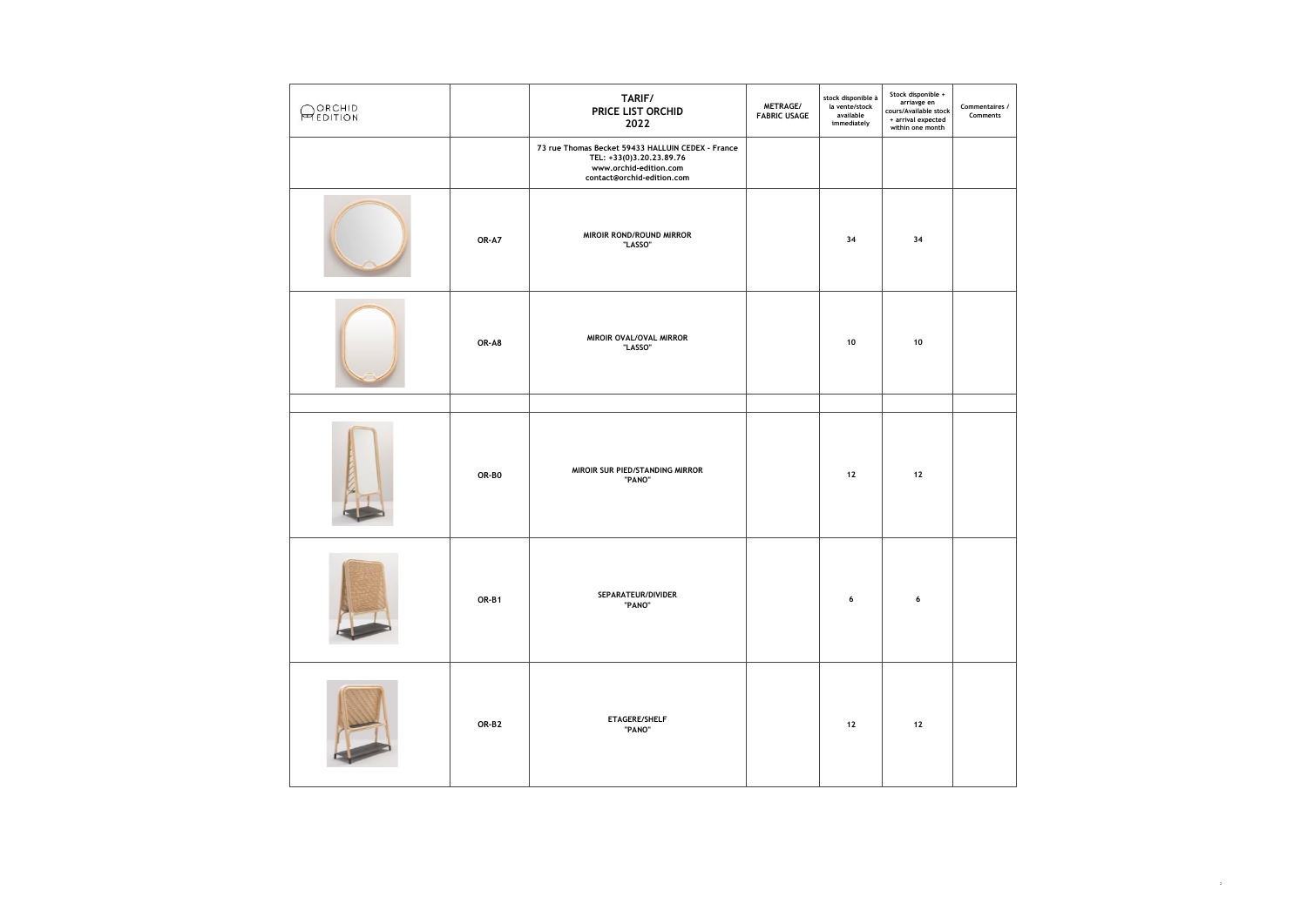| ORCHID<br><b>MEDITION</b> |               | TARIF/<br><b>PRICE LIST ORCHID</b><br>2022                                                                                            | METRAGE/<br><b>FABRIC USAGE</b> | stock disponible à<br>la vente/stock<br>available<br>immediately | Stock disponible +<br>arriavge en<br>cours/Available stock<br>+ arrival expected<br>within one month | Commentaires /<br>Comments |
|---------------------------|---------------|---------------------------------------------------------------------------------------------------------------------------------------|---------------------------------|------------------------------------------------------------------|------------------------------------------------------------------------------------------------------|----------------------------|
|                           |               | 73 rue Thomas Becket 59433 HALLUIN CEDEX - France<br>TEL: +33(0)3,20,23,89,76<br>www.orchid-edition.com<br>contact@orchid-edition.com |                                 |                                                                  |                                                                                                      |                            |
|                           | <b>OR-B10</b> | <b>ACCESSOIRE GRANDE ETAGERE/</b><br><b>ACCESSORY LARGE SHELF</b><br>"PANO"                                                           |                                 | 9                                                                | 9                                                                                                    |                            |
|                           | <b>OR-B11</b> | <b>ACCESSOIRE PETITE ETAGERE/</b><br><b>ACCESSORY SMALL SHELF</b><br>"PANO"                                                           |                                 | 9                                                                | 9                                                                                                    |                            |
|                           | <b>OR-B12</b> | <b>ACCESSOIRE POT + PATERE/</b><br><b>ACCESSORY HANGER + CONTAINER</b><br>"PANO"                                                      |                                 | 9                                                                | 9                                                                                                    |                            |
|                           | <b>OR-B13</b> | <b>ACCESSOIRE PATERE/</b><br><b>ACCESSORY HANGER</b><br>"PANO"                                                                        |                                 | 9                                                                | 9                                                                                                    |                            |
|                           |               |                                                                                                                                       |                                 |                                                                  |                                                                                                      |                            |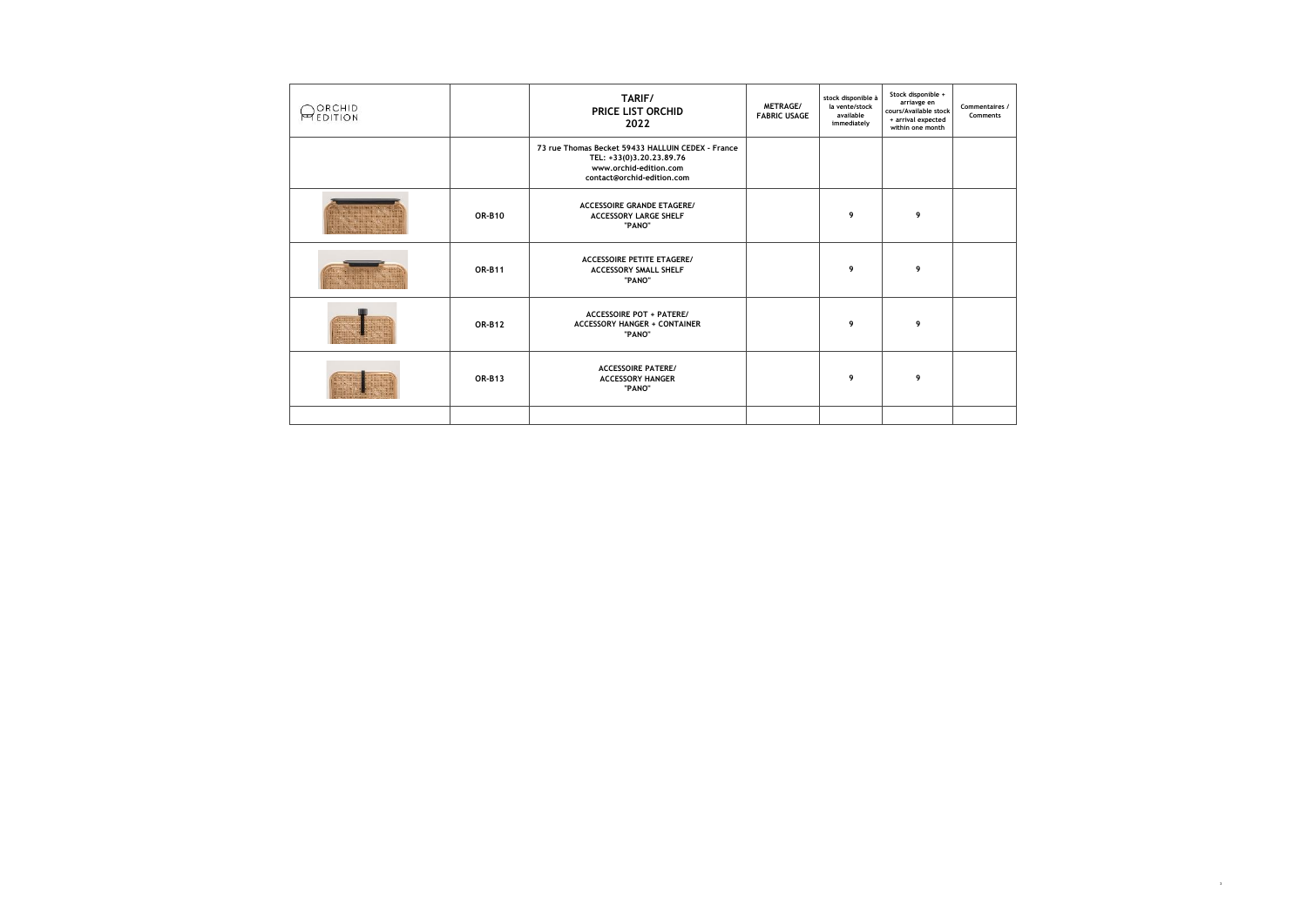| ORCHID<br>PEDITION |       | TARIF/<br>PRICE LIST ORCHID<br>2022                                                                                                   | METRAGE/<br><b>FABRIC USAGE</b>                  | stock disponible à<br>la vente/stock<br>available<br>immediately | Stock disponible +<br>arriavge en<br>cours/Available stock<br>+ arrival expected<br>within one month | Commentaires /<br>Comments             |
|--------------------|-------|---------------------------------------------------------------------------------------------------------------------------------------|--------------------------------------------------|------------------------------------------------------------------|------------------------------------------------------------------------------------------------------|----------------------------------------|
|                    |       | 73 rue Thomas Becket 59433 HALLUIN CEDEX - France<br>TEL: +33(0)3.20.23.89.76<br>www.orchid-edition.com<br>contact@orchid-edition.com |                                                  |                                                                  |                                                                                                      |                                        |
|                    | OR-B3 | <b>CANAPE / SOFA</b><br>"BOA"                                                                                                         | <b>TISSU CLIENT</b><br>6 ML                      | 6                                                                | 6                                                                                                    | <b>Production time</b><br>6 to 8 weeks |
|                    | OR-B3 | <b>CANAPE / SOFA</b><br>"BOA"                                                                                                         | <b>TISSU MIGLIORE</b><br>(LIN/COTON)             | 6                                                                | 6                                                                                                    | <b>Production time</b><br>6 to 8 weeks |
|                    | OR-B3 | <b>CANAPE / SOFA</b><br>"BOA"                                                                                                         | <b>TISSU GABRIEL</b><br>MEDLEY / IDRIS           | 6                                                                | 6                                                                                                    | <b>Production time</b><br>6 to 8 weeks |
|                    | OR-B3 | <b>CANAPE / SOFA</b><br>"BOA"                                                                                                         | <b>TISSU GABRIEL</b><br><b>MOOD</b><br>/ CAPTURE | 6                                                                | 6                                                                                                    | <b>Production time</b><br>6 to 8 weeks |
|                    | OR-B6 | APPLIQUE / WALL LAMP<br>"LYMBE"                                                                                                       |                                                  | 16                                                               | 16                                                                                                   |                                        |
|                    |       |                                                                                                                                       |                                                  |                                                                  |                                                                                                      |                                        |
|                    | OR-B7 | PETITE SUSPENSION / SMALL LAMPSHADE<br>"NYMPHEA"                                                                                      |                                                  | 4                                                                | $\overline{4}$                                                                                       |                                        |
|                    | OR-B8 | <b>GRANDE SUSPENSION / LARGE LAMPSHADE</b><br>"NYMPHEA"                                                                               |                                                  | $\overline{\mathbf{3}}$                                          | $\overline{\mathbf{3}}$                                                                              |                                        |
|                    |       |                                                                                                                                       |                                                  |                                                                  |                                                                                                      |                                        |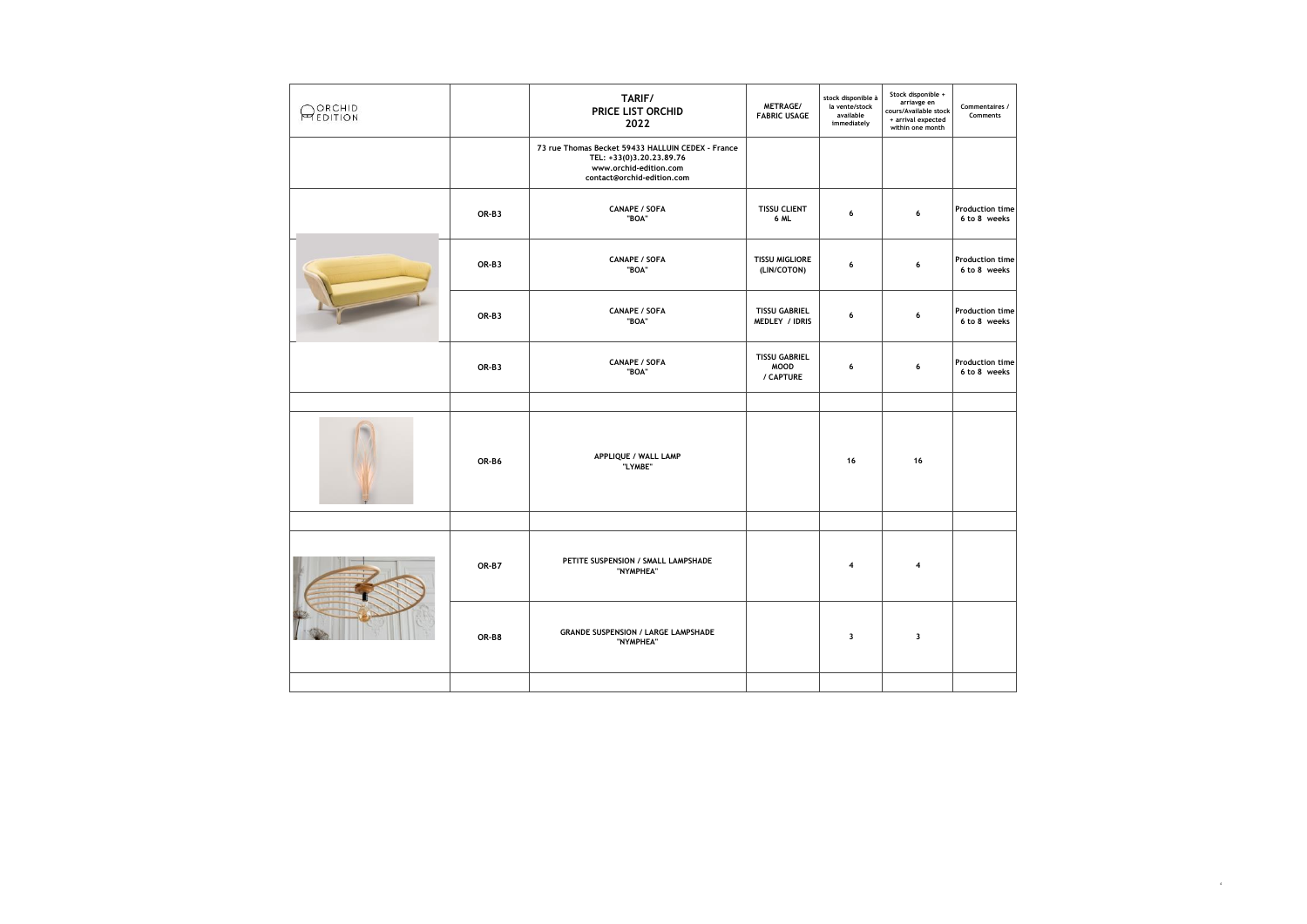| ORCHID<br>PEDITION |       | TARIF/<br>PRICE LIST ORCHID<br>2022                                                                                                   | METRAGE/<br><b>FABRIC USAGE</b>                 | stock disponible à<br>la vente/stock<br>available<br>immediately | Stock disponible +<br>arriavge en<br>cours/Available stock<br>+ arrival expected<br>within one month | Commentaires /<br>Comments             |
|--------------------|-------|---------------------------------------------------------------------------------------------------------------------------------------|-------------------------------------------------|------------------------------------------------------------------|------------------------------------------------------------------------------------------------------|----------------------------------------|
|                    |       | 73 rue Thomas Becket 59433 HALLUIN CEDEX - France<br>TEL: +33(0)3.20.23.89.76<br>www.orchid-edition.com<br>contact@orchid-edition.com |                                                 |                                                                  |                                                                                                      |                                        |
|                    | OR-C1 | <b>FAUTEUIL /ARMCHAIR</b><br>"HUBLOT"                                                                                                 | <b>TISSU CLIENT</b><br>1,1ML                    | 34                                                               | 34                                                                                                   | <b>Production time</b><br>6 to 8 weeks |
|                    | OR-C1 | <b>FAUTEUIL /ARMCHAIR</b><br>"HUBLOT"                                                                                                 | <b>TISSU MIGLIORE</b><br>(LIN/COTON)            | 34                                                               | 34                                                                                                   | <b>Production time</b><br>6 to 8 weeks |
|                    | OR-C1 | <b>FAUTEUIL /ARMCHAIR</b><br>"HUBLOT"                                                                                                 | <b>TISSU GABRIEL</b><br><b>MEDLEY</b>           | 34                                                               | 34                                                                                                   | <b>Production time</b><br>6 to 8 weeks |
|                    | OR-C1 | <b>FAUTEUIL /ARMCHAIR</b><br>"HUBLOT"                                                                                                 | <b>TISSU GABRIEL</b><br><b>MOOD</b><br>/CAPTURE | 34                                                               | 34                                                                                                   | <b>Production time</b><br>6 to 8 weeks |
|                    |       |                                                                                                                                       |                                                 |                                                                  |                                                                                                      |                                        |
|                    | OR-C4 | PETITE TABLE BASSE/SMALL COFFEE TABLE<br>"CORRIDOR"                                                                                   |                                                 | 11                                                               | 11                                                                                                   |                                        |
|                    |       |                                                                                                                                       |                                                 |                                                                  |                                                                                                      |                                        |
|                    | OR-C5 | MIROIR/MIRROR<br>"ONDE"                                                                                                               |                                                 | 5                                                                | 5                                                                                                    |                                        |
|                    |       |                                                                                                                                       |                                                 |                                                                  |                                                                                                      |                                        |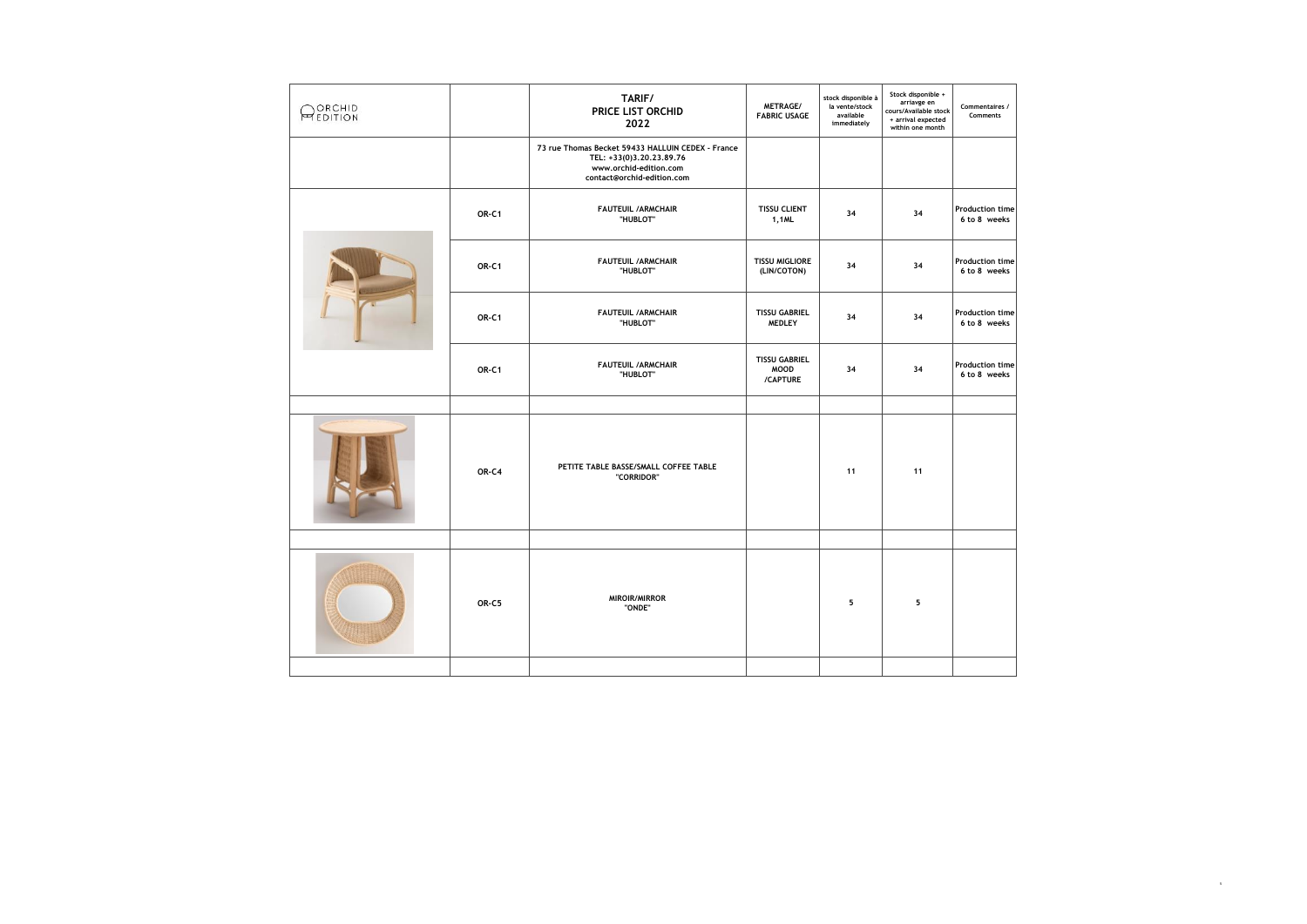| ORCHID<br><b>MEDITION</b> |        | TARIF/<br>PRICE LIST ORCHID<br>2022                                                                                                   | METRAGE/<br><b>FABRIC USAGE</b>                 | stock disponible à<br>la vente/stock<br>available<br>immediately | Stock disponible +<br>arriavge en<br>cours/Available stock<br>+ arrival expected<br>within one month | Commentaires /<br>Comments        |
|---------------------------|--------|---------------------------------------------------------------------------------------------------------------------------------------|-------------------------------------------------|------------------------------------------------------------------|------------------------------------------------------------------------------------------------------|-----------------------------------|
|                           |        | 73 rue Thomas Becket 59433 HALLUIN CEDEX - France<br>TEL: +33(0)3,20,23,89,76<br>www.orchid-edition.com<br>contact@orchid-edition.com |                                                 |                                                                  |                                                                                                      |                                   |
|                           | OR-C7  | <b>CHAISE /DINING CHAIR</b><br>"SILLON"                                                                                               |                                                 | 77                                                               | 77                                                                                                   |                                   |
|                           | OR-CC7 | VERSION 1 : COUSSIN D'ASSISE EN OPTION POUR CHAISE /<br>OPTIONAL SEAT CUSHION FOR DINING CHAIR<br>"SILLON"                            | <b>TISSU CLIENT</b><br>0,5ML                    | 35                                                               | 35                                                                                                   | <b>Production time</b><br>3 weeks |
|                           | OR-CC7 | VERSION 1 : COUSSIN D'ASSISE EN OPTION POUR CHAISE /<br>OPTIONAL SEAT CUSHION FOR DINING CHAIR<br>"SILLON"                            | <b>TISSU MIGLIORE</b><br>(LIN/COTON)            | 34                                                               | 34                                                                                                   | Production time<br>3 weeks        |
|                           | OR-CC7 | VERSION 1 : COUSSIN D'ASSISE EN OPTION POUR CHAISE /<br>OPTIONAL SEAT CUSHION FOR DINING CHAIR<br>"SILLON"                            | <b>TISSU GABRIEL</b><br><b>MEDLEY</b>           | 35                                                               | 35                                                                                                   | <b>Production time</b><br>3 weeks |
|                           | OR-CC7 | VERSION 1 : COUSSIN D'ASSISE EN OPTION POUR CHAISE /<br>OPTIONAL SEAT CUSHION FOR DINING CHAIR<br>"SILLON"                            | <b>TISSU GABRIEL</b><br><b>MOOD</b><br>/CAPTURE | 35                                                               | 35                                                                                                   | <b>Production time</b><br>3 weeks |
|                           |        |                                                                                                                                       |                                                 |                                                                  |                                                                                                      |                                   |
|                           | OR-C8  | <b>GRANDE TABLE BASSE/LARGE COFFEE TABLE</b><br>"CORRIDOR"                                                                            |                                                 | 4                                                                | 4                                                                                                    |                                   |
|                           |        |                                                                                                                                       |                                                 |                                                                  |                                                                                                      |                                   |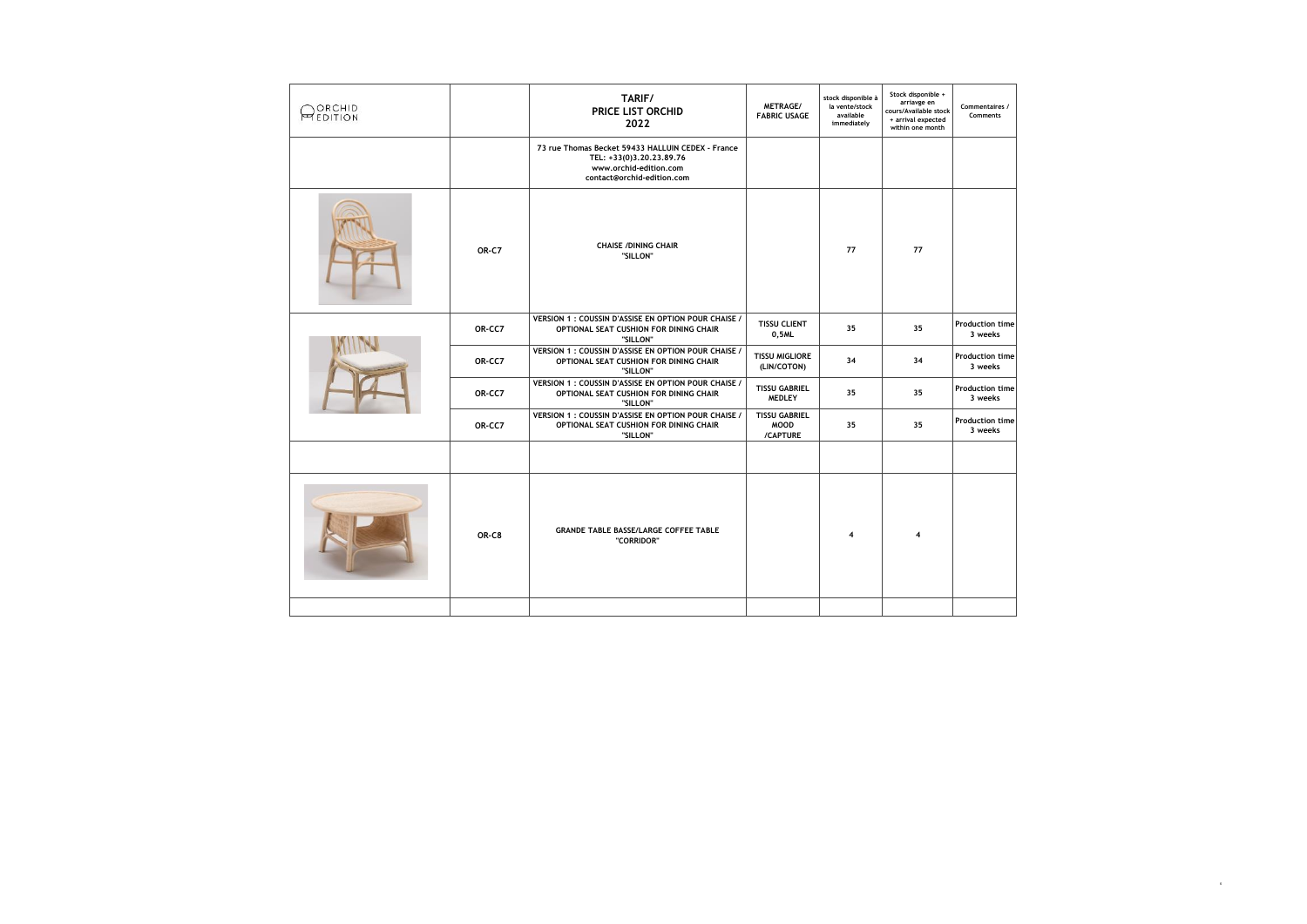| ORCHID<br><b>MEDITION</b> |           | TARIF/<br>PRICE LIST ORCHID<br>2022                                                                                                   | METRAGE/<br><b>FABRIC USAGE</b>                                                              | stock disponible à<br>la vente/stock<br>available<br>immediately | Stock disponible +<br>arriavge en<br>cours/Available stock<br>+ arrival expected<br>within one month | Commentaires /<br>Comments        |
|---------------------------|-----------|---------------------------------------------------------------------------------------------------------------------------------------|----------------------------------------------------------------------------------------------|------------------------------------------------------------------|------------------------------------------------------------------------------------------------------|-----------------------------------|
|                           |           | 73 rue Thomas Becket 59433 HALLUIN CEDEX - France<br>TEL: +33(0)3.20.23.89.76<br>www.orchid-edition.com<br>contact@orchid-edition.com |                                                                                              |                                                                  |                                                                                                      |                                   |
|                           | OR-D1     | LARGE LAMPADAIRE/STANDING LAMP<br>"NACELLE"                                                                                           |                                                                                              | 15                                                               | 15                                                                                                   |                                   |
|                           | OR-D2     | PETITE LAMPE/SMALL LAMP<br>"NACELLE"                                                                                                  |                                                                                              | 15                                                               | 15                                                                                                   |                                   |
|                           |           |                                                                                                                                       |                                                                                              |                                                                  |                                                                                                      |                                   |
|                           | OR-D3     | PAIRE DE TRETEAUX/SET OF TWO TABLE FEET<br>"PASSE-PASSE"                                                                              |                                                                                              | 38                                                               | 38                                                                                                   |                                   |
|                           | OR-DAC-D3 | DALLE DE VERRE CLAIR POUR TRETEAUX/<br><b>CLEAR GLASS FOR TABLE</b>                                                                   |                                                                                              | 20                                                               | 20                                                                                                   |                                   |
|                           | OR-PAN-D3 | "PASSE_PASSE"<br>PLATEAU MDF "VALCROMAT" POUR TRETEAUX/<br>MDF TOP "VALCROMAT" FOR TABLE<br>"PASSE-PASSE"                             | Couleur MDF NOIR<br>ou GRIS CLAIR /<br>Top panel MDF<br>colour BLACK or<br><b>LIGHT GREY</b> |                                                                  |                                                                                                      | <b>Production time</b><br>3 weeks |
|                           |           |                                                                                                                                       |                                                                                              |                                                                  |                                                                                                      |                                   |